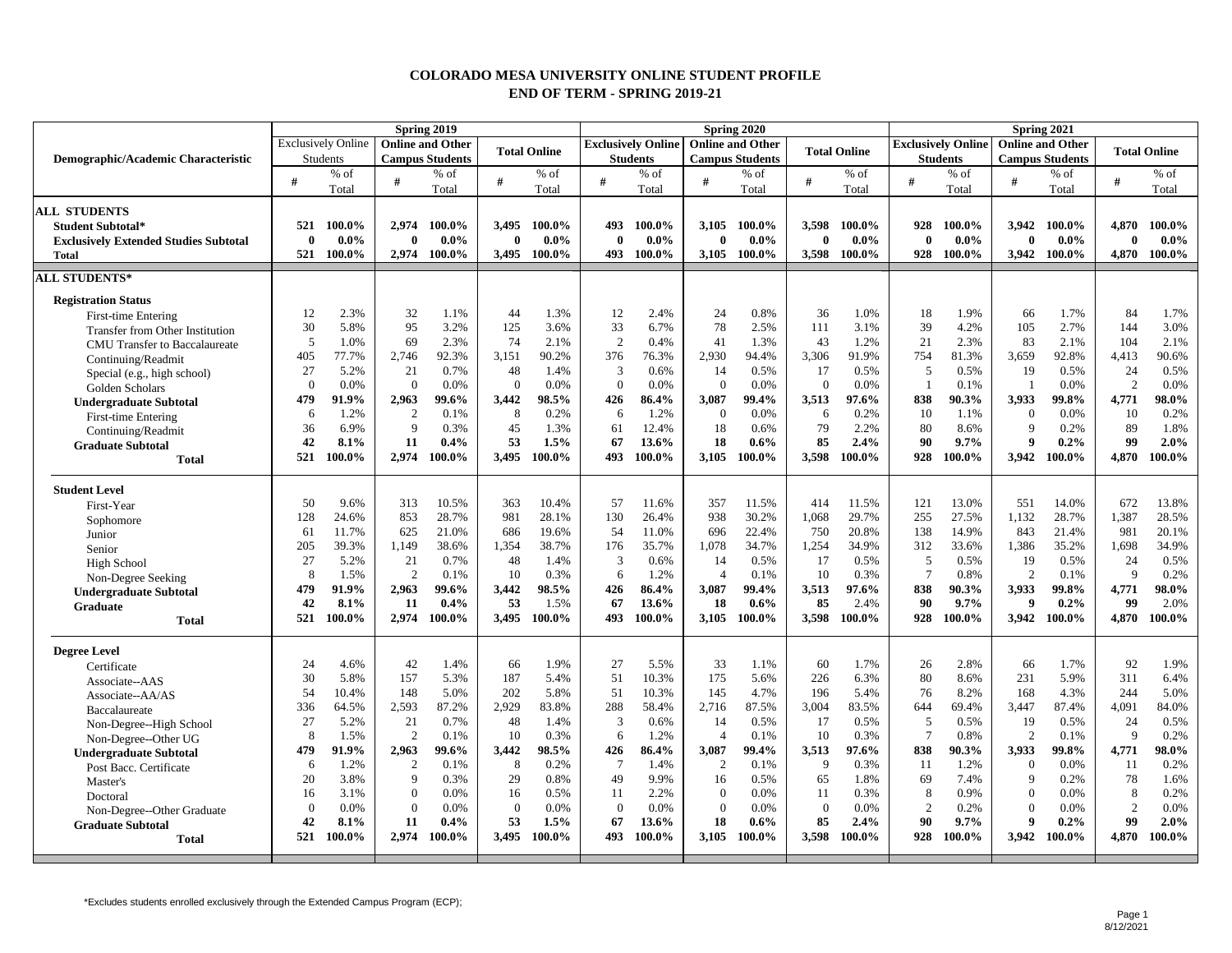## **COLORADO MESA UNIVERSITY ONLINE STUDENT PROFILE END OF TERM - SPRING 2019-21**

|                                     |                                                      | Spring 2019<br>Spring 2020<br>Spring 2021 |              |                        |                     |                                                      |                |                 |          |                        |              |                           |                     |                 |              |                        |          |        |
|-------------------------------------|------------------------------------------------------|-------------------------------------------|--------------|------------------------|---------------------|------------------------------------------------------|----------------|-----------------|----------|------------------------|--------------|---------------------------|---------------------|-----------------|--------------|------------------------|----------|--------|
|                                     | <b>Online and Other</b><br><b>Exclusively Online</b> |                                           |              |                        | <b>Total Online</b> | <b>Exclusively Online</b><br><b>Online and Other</b> |                |                 |          | <b>Total Online</b>    |              | <b>Exclusively Online</b> | <b>Total Online</b> |                 |              |                        |          |        |
| Demographic/Academic Characteristic |                                                      | <b>Students</b>                           |              | <b>Campus Students</b> |                     |                                                      |                | <b>Students</b> |          | <b>Campus Students</b> |              |                           |                     | <b>Students</b> |              | <b>Campus Students</b> |          |        |
|                                     | #                                                    | % of                                      | #            | $%$ of                 | #                   | % of                                                 | #              | $%$ of          | #        | $%$ of                 | #            | $%$ of                    | #                   | $%$ of          | #            | $%$ of                 | #        | $%$ of |
|                                     |                                                      | Total                                     |              | Total                  |                     | Total                                                |                | Total           |          | Total                  |              | Total                     |                     | Total           |              | Total                  |          | Total  |
| <b>UNDERGRADUATE STUDENTS*</b>      |                                                      |                                           |              |                        |                     |                                                      |                |                 |          |                        |              |                           |                     |                 |              |                        |          |        |
| <b>Credit Hour Load</b>             |                                                      |                                           |              |                        |                     |                                                      |                |                 |          |                        |              |                           |                     |                 |              |                        |          |        |
| 6 or fewer hours                    | 262                                                  | 54.7%                                     | 71           | 2.4%                   | 333                 | 9.7%                                                 | 223            | 52.3%           | 69       | 2.2%                   | 292          | 8.3%                      | 284                 | 33.9%           | 76           | 1.9%                   | 360      | 7.5%   |
| $7 - 9$ hours                       | 92                                                   | 19.2%                                     | 149          | 5.0%                   | 241                 | 7.0%                                                 | 91             | 21.4%           | 122      | 4.0%                   | 213          | 6.1%                      | 151                 | 18.0%           | 198          | 5.0%                   | 349      | 7.3%   |
| 10 hours                            | 14                                                   | 2.9%                                      | 49           | 1.7%                   | 63                  | 1.8%                                                 | 10             | 2.3%            | 52       | 1.7%                   | 62           | 1.8%                      | 38                  | 4.5%            | 82           | 2.1%                   | 120      | 2.5%   |
| 11 hours                            | 9                                                    | 1.9%                                      | 37           | 1.2%                   | 46                  | 1.3%                                                 | 9              | 2.1%            | 42       | 1.4%                   | 51           | 1.5%                      | 14                  | 1.7%            | 68           | 1.7%                   | 82       | 1.7%   |
| <b>Part-time Subtotal</b>           | 377                                                  | 78.7%                                     | 306          | 10.3%                  | 683                 | 19.8%                                                | 333            | 78.2%           | 285      | $9.2\%$                | 618          | 17.6%                     | 487                 | 58.1%           | 424          | 10.8%                  | 911      | 19.1%  |
| 12 hours                            | 38                                                   | 7.9%                                      | 544          | 18.4%                  | 582                 | 16.9%                                                | 40             | 9.4%            | 539      | 17.5%                  | 579          | 16.5%                     | 138                 | 16.5%           | 668          | 17.0%                  | 806      | 16.9%  |
| 13 hours                            | 26                                                   | 5.4%                                      | 452          | 15.3%                  | 478                 | 13.9%                                                | 17             | 4.0%            | 493      | 16.0%                  | 510          | 14.5%                     | 82                  | 9.8%            | 647          | 16.5%                  | 729      | 15.3%  |
| 14-16 hours                         | 30                                                   | 6.3%                                      | 1,154        | 38.9%                  | 1,184               | 34.4%                                                | 30             | 7.0%            | 1,238    | 40.1%                  | 1,268        | 36.1%                     | 112                 | 13.4%           | 1.600        | 40.7%                  | 1,712    | 35.9%  |
| 17 or more hours                    | 8                                                    | 1.7%                                      | 507          | 17.1%                  | 515                 | 15.0%                                                | 6              | 1.4%            | 532      | 17.2%                  | 538          | 15.3%                     | 19                  | 2.3%            | 594          | 15.1%                  | 613      | 12.8%  |
| <b>Full-time Subtotal</b>           | 102                                                  | 21.3%                                     | 2,657        | 89.7%                  | 2,759               | 80.2%                                                | 93             | 21.8%           | 2,802    | 90.8%                  | 2,895        | 82.4%                     | 351                 | 41.9%           | 3,509        | 89.2%                  | 3,860    | 80.9%  |
| <b>Total</b>                        | 479                                                  | 100.0%                                    | 2,963        | 100.0%                 | 3,442               | 100.0%                                               | 426            | 100.0%          | 3,087    | 100.0%                 | 3,513        | 100.0%                    | 838                 | 100.0%          | 3,933        | 100.0%                 | 4,771    | 100.0% |
| Age                                 |                                                      |                                           |              |                        |                     |                                                      |                |                 |          |                        |              |                           |                     |                 |              |                        |          |        |
| 17 years or younger                 | 23                                                   | 4.8%                                      | 17           | 0.6%                   | 40                  | 1.2%                                                 | $\overline{1}$ | 0.2%            | 5        | 0.2%                   | 6            | 0.2%                      | $\overline{4}$      | 0.5%            | 17           | 0.4%                   | 21       | 0.4%   |
| 18 - 21 years                       | 97                                                   | 20.3%                                     | 1,881        | 63.5%                  | 1,978               | 57.5%                                                | 75             | 17.6%           | 2,108    | 68.3%                  | 2,183        | 62.1%                     | 319                 | 38.1%           | 2,700        | 68.6%                  | 3,019    | 63.3%  |
| 22 - 24 years                       | 90                                                   | 18.8%                                     | 605          | 20.4%                  | 695                 | 20.2%                                                | 100            | 23.5%           | 575      | 18.6%                  | 675          | 19.2%                     | 159                 | 19.0%           | 706          | 18.0%                  | 865      | 18.1%  |
| <b>Traditional Age Subtotal</b>     | 210                                                  | 43.8%                                     | 2,503        | 84.5%                  | 2,713               | 78.8%                                                | 176            | 41.3%           | 2,688    | 87.1%                  | 2,864        | 81.5%                     | 482                 | 57.5%           | 3,423        | 87.0%                  | 3,905    | 81.8%  |
| 25 - 34 years                       | 156                                                  | 32.6%                                     | 326          | 11.0%                  | 482                 | 14.0%                                                | 152            | 35.7%           | 272      | 8.8%                   | 424          | 12.1%                     | 218                 | 26.0%           | 343          | 8.7%                   | 561      | 11.8%  |
| 35 - 44 years                       | 78                                                   | 16.3%                                     | 91           | 3.1%                   | 169                 | 4.9%                                                 | 70             | 16.4%           | 92       | 3.0%                   | 162          | 4.6%                      | 94                  | 11.2%           | 122          | 3.1%                   | 216      | 4.5%   |
| 45 - 54 years                       | 30                                                   | 6.3%                                      | 35           | 1.2%                   | 65                  | 1.9%                                                 | 22             | 5.2%            | 27       | 0.9%                   | 49           | 1.4%                      | 33                  | 3.9%            | 37           | 0.9%                   | 70       | 1.5%   |
| 55 years and older                  | 5                                                    | 1.0%                                      | 8            | 0.3%                   | 13                  | 0.4%                                                 | 6              | 1.4%            | 8        | 0.3%                   | 14           | 0.4%                      | 11                  | 1.3%            | 8            | 0.2%                   | 19       | 0.4%   |
| <b>Non-traditional Age Subtotal</b> | 269                                                  | 56.2%                                     | 460          | 15.5%                  | 729                 | 21.2%                                                | 250            | 58.7%           | 399      | 12.9%                  | 649          | 18.5%                     | 356                 | 42.5%           | 510          | 13.0%                  | 866      | 18.2%  |
| No data                             | $\theta$                                             | 0.0%                                      | $\mathbf{0}$ | 0.0%                   | $\theta$            | 0.0%                                                 | $\mathbf{0}$   | 0.0%            | $\theta$ | 0.0%                   | $\mathbf{0}$ | 0.0%                      | $\bf{0}$            | 0.0%            | $\mathbf{0}$ | 0.0%                   | $\bf{0}$ | 0.0%   |
| <b>Total</b>                        | 479                                                  | 100.0%                                    | 2.963        | 100.0%                 | 3.442               | 100.0%                                               | 426            | 100.0%          | 3.087    | 100.0%                 | 3.513        | 100.0%                    | 838                 | 100.0%          | 3.933        | 100.0%                 | 4.771    | 100.0% |
| Gender                              |                                                      |                                           |              |                        |                     |                                                      |                |                 |          |                        |              |                           |                     |                 |              |                        |          |        |
| Male                                | 143                                                  | 29.9%                                     | 1,248        | 42.1%                  | 1.391               | 40.4%                                                | 118            | 27.7%           | 1,338    | 43.3%                  | 1.456        | 41.4%                     | 292                 | 34.8%           | 1.749        | 44.5%                  | 2,041    | 42.8%  |
| Female                              | 336                                                  | 70.1%                                     | 1.715        | 57.9%                  | 2,051               | 59.6%                                                | 308            | 72.3%           | 1,749    | 56.7%                  | 2.057        | 58.6%                     | 546                 | 65.2%           | 2,184        | 55.5%                  | 2.730    | 57.2%  |
| <b>Total</b>                        | 479                                                  | 100.0%                                    | 2,963        | 100.0%                 | 3,442               | 100.0%                                               | 426            | 100.0%          | 3,087    | 100.0%                 | 3,513        | 100.0%                    | 838                 | 100.0%          | 3,933        | 100.0%                 | 4,771    | 100.0% |
| <b>Race/Ethnicity</b>               |                                                      |                                           |              |                        |                     |                                                      |                |                 |          |                        |              |                           |                     |                 |              |                        |          |        |
| Asian                               | 11                                                   | 2.3%                                      | 48           | 1.6%                   | 59                  | 1.7%                                                 | 8              | 1.9%            | 42       | 1.4%                   | 50           | 1.4%                      | 14                  | 1.7%            | 66           | 1.7%                   | 80       | 1.7%   |
| Pacific Islander                    | - 1                                                  | 0.2%                                      | 14           | 0.5%                   | 15                  | 0.4%                                                 | $\overline{1}$ | 0.2%            | 22       | 0.7%                   | 23           | 0.7%                      | 3                   | 0.4%            | 22           | 0.6%                   | 25       | 0.5%   |
| Black, Non-Hispanic                 | 8                                                    | 1.7%                                      | 62           | 2.1%                   | 70                  | 2.0%                                                 | 11             | 2.6%            | 58       | 1.9%                   | 69           | 2.0%                      | 31                  | 3.7%            | 99           | 2.5%                   | 130      | 2.7%   |
| Hispanic (of any race)              | 71                                                   | 14.8%                                     | 555          | 18.7%                  | 626                 | 18.2%                                                | 78             | 18.3%           | 625      | 20.2%                  | 703          | 20.0%                     | 168                 | 20.0%           | 804          | 20.4%                  | 972      | 20.4%  |
| American Indian/Alaskan Native      | $\overline{2}$                                       | 0.4%                                      | 15           | 0.5%                   | 17                  | 0.5%                                                 | $\overline{1}$ | 0.2%            | 15       | 0.5%                   | 16           | 0.5%                      | $\overline{7}$      | 0.8%            | 22           | 0.6%                   | 29       | 0.6%   |
| Multi-Racial                        | 16                                                   | 3.3%                                      | 126          | 4.3%                   | 142                 | 4.1%                                                 | 12             | 2.8%            | 138      | 4.5%                   | 150          | 4.3%                      | 36                  | 4.3%            | 173          | 4.4%                   | 209      | 4.4%   |
| <b>Subtotal</b>                     | 109                                                  | 22.8%                                     | 820          | 27.7%                  | 929                 | 27.0%                                                | 111            | 26.1%           | 900      | 29.2%                  | 1.011        | 28.8%                     | 259                 | 30.9%           | 1,186        | 30.2%                  | 1.445    | 30.3%  |
| White, Non-Hispanic                 | 353                                                  | 73.7%                                     | 2,033        | 68.6%                  | 2,386               | 69.3%                                                | 304            | 71.4%           | 2,076    | 67.2%                  | 2,380        | 67.7%                     | 553                 | 66.0%           | 2,613        | 66.4%                  | 3,166    | 66.4%  |
| NR Alien                            | $\overline{0}$                                       | 0.0%                                      | 50           | 1.7%                   | 50                  | 1.5%                                                 | $\overline{1}$ | 0.2%            | 49       | 1.6%                   | 50           | 1.4%                      | 3                   | 0.4%            | 55           | 1.4%                   | 58       | 1.2%   |
| Unknown                             | 17                                                   | 3.5%                                      | 60           | 2.0%                   | 77                  | 2.2%                                                 | 10             | 2.3%            | 62       | 2.0%                   | 72           | 2.0%                      | 23                  | 2.7%            | 79           | 2.0%                   | 102      | 2.1%   |
| <b>Total</b>                        | 479                                                  | 100.0%                                    | 2.963        | 100.0%                 | 3.442               | 100.0%                                               | 426            | 100.0%          | 3.087    | 100.0%                 | 3.513        | 100.0%                    | 838                 | 100.0%          | 3.933        | 100.0%                 | 4.771    | 100.0% |